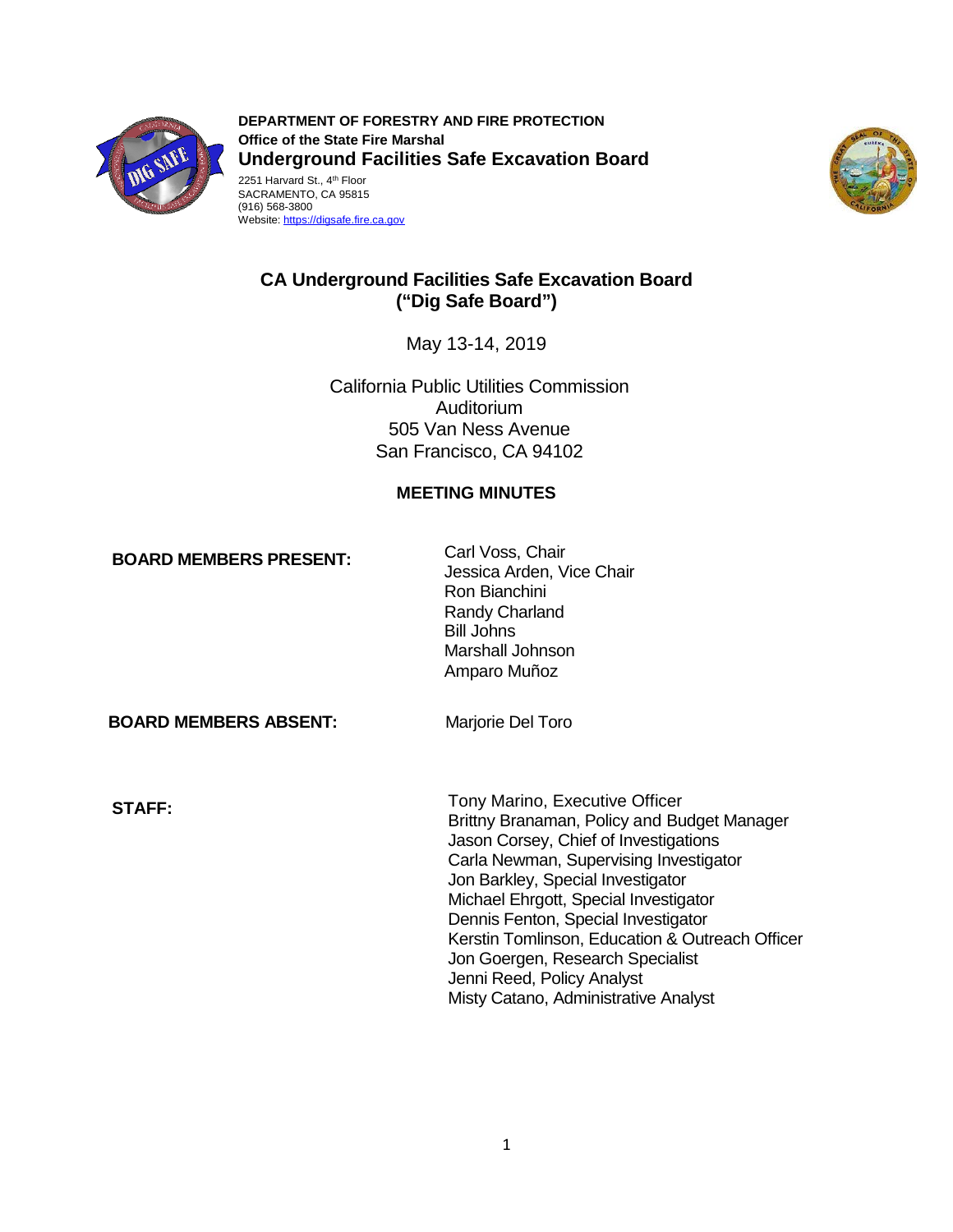May 13, 2019 9:00 a.m.

\_\_\_\_\_\_\_\_\_\_\_\_\_\_\_\_\_\_\_\_\_\_\_\_\_\_\_\_\_\_\_\_\_\_\_\_\_\_\_\_\_\_\_\_\_\_\_\_\_\_\_\_\_\_\_\_\_\_\_\_\_\_\_\_\_\_\_\_\_\_

California Public Utilities Commission Auditorium 505 Van Ness Avenue San Francisco, CA 94102

### **OPEN SESSION**

Chair Voss called the meeting to order at 9:04 a.m.

### **Agenda Item No. 1: Executive Officer's Report**

 Public Utilities Commission (CPUC) staff to play an audio recording detailing the Executive Officer Tony Marino delivered the Executive Officer's report, and asked Commission's evacuation procedure.

The audio recording played.

 Chief of Investigations Jason Corsey introduced the newest members of the Board's investigations staff, Daniel Briot and Michael Ehrgott, and gave a summary of their professional backgrounds.

 Mr. Marino provided updates on the hiring process for the Board's new attorney, the acquisition process for the Board's case management system, and the public comment process for the proposed regulations the Board approved in February. He then (OSFM) Pipeline Safety Seminar, USA North 811 and DigAlert Annual Meetings, 2020 discussed staff outreach efforts at the following events: Office of the State Fire Marshal CGA Conference, United Contractor's Cornhole Tournament, and the National Association of Pipeline Safety Representatives (NAPSR) Conference.

Chair Voss asked for comments from the Board. There were none.

Chair Voss asked for comments from the public. There were none.

### **Agenda Item No. 2: Board Member Public Engagement Reports**

Chair Voss asked for Board Member engagement reports.

Chair Voss asked for Board Member engagement reports.<br>Chair Voss discussed attending a Kern County Farm Bureau meeting where Pacific Gas and Electric Company (PG&E) made a presentation about locating and marking. Gas and Electric Company (PG&E) made a presentation about locating and marking.<br>He also discussed an update on the Board's Area of Continual Excavation regulations he provided at the same meeting.

 Member Muñoz discussed the Board's public workshop on Reasonable Care Standards she and Member Bianchini hosted on April 24, 2019 in Sacramento.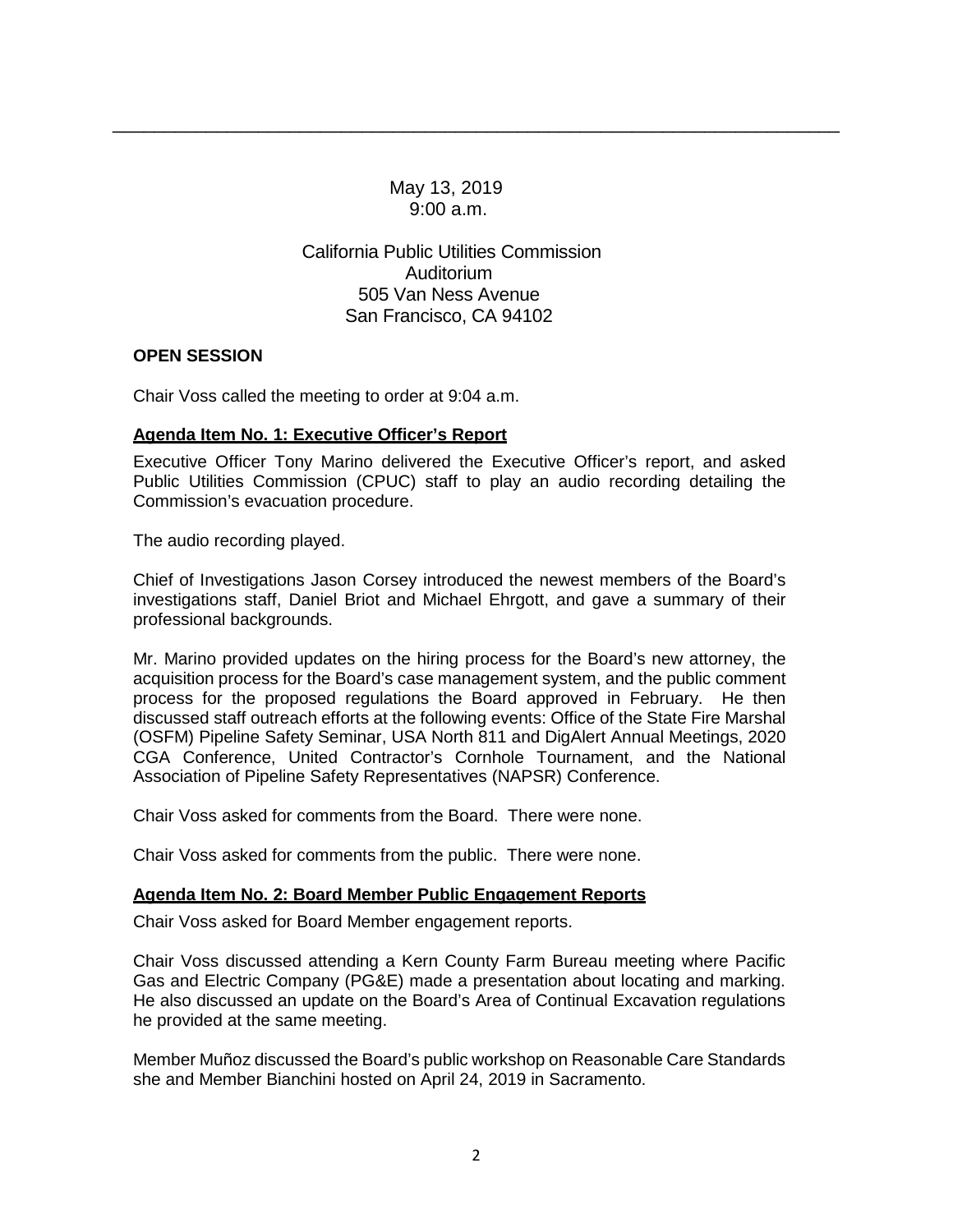Chair Voss asked for comments from the Board. There were none.

Chair Voss asked for comments from the public. There were none.

### **Agenda Item No. 3: Discussion on 2019 Spring Open Forum Results**

 Spring Open Forum results, including the dates of the forum, how many responses were received, and the questions asked of participants. Ms. Tomlinson then read the first entry regarding a question about 4216 (o) from Tim Hayes of the San Jose-Santa Clara Regional Education and Outreach Officer Kerstin Tomlinson delivered a presentation on the 2019 Wastewater Facility.

Chair Voss asked for comments from the Board.

Member Johns discussed requests he has heard regarding exemptions to 811, specifically regarding Caltrans. He observed that the Spring Forum entry raises a good point in saying that calling 811 should apply to everyone.

 Chair Voss asked Executive Officer Tony Marino about the current exemption, and requested clarification.

 Mr. Marino clarified that there is not an 811 exemption for operators. He told the Board the regional notification (one-call) centers. Mr. Marino explained that if an operator exclusively referenced subsection defines an operator for the purposes of being a member of the controls facilities confined to their own property, they do not have to be a member of the one-call centers.

Vice Chair Arden discussed her understanding of not being a member of the one-call centers, but voiced her concern over not marking facilities.

Member Muñoz discussed her experience working with wastewater companies and being told calling 811 isn't necessary because the company owns the facilities.

 Mr. Marino discussed one reason for this misconception might be because prior to the Dig Safe Act being passed, there was an exemption to calling 811 if the operator reasonably knew they were the only one with facilities present.

Member Muñoz described multiple ways she believed the exemption may be confusing and called for education targeted toward clearing up related misinterpretations.

Chair Voss asked for additional comments from the Board. There were none.

Chair Voss asked for comments from the public. There were none.

 format released by USA North 811, from Don Simpson at Jerry's Trenching Service. Ms. Tomlinson read from the second Spring Forum entry, regarding issues the respondent encountered following changes made to the Underground Service Alert (USA) Ticket

Chair Voss asked the representative from USA North 811 to discuss the format changes to the non-profit's USA Tickets.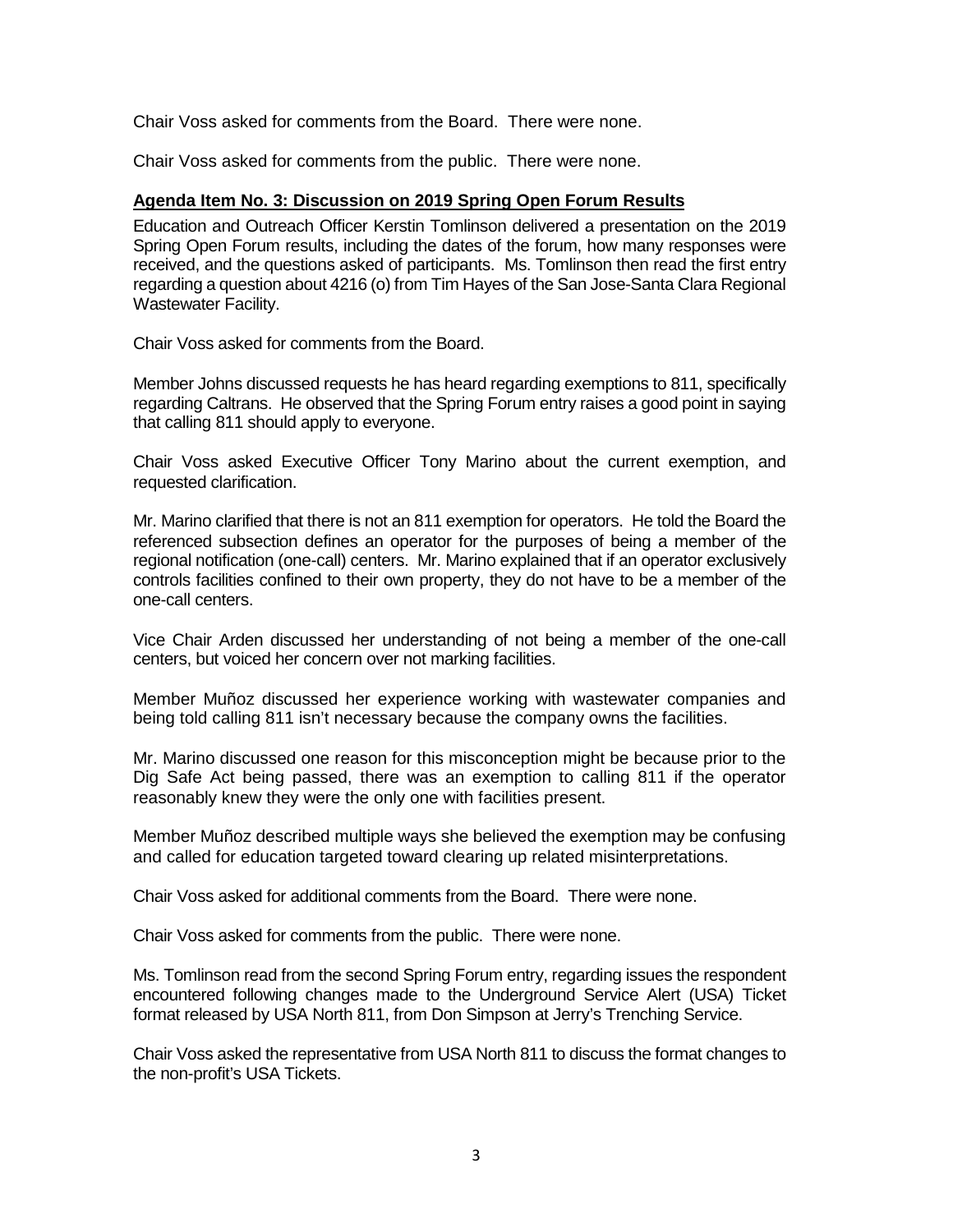The representative from USA North 811 stated that the issue described by the commenter was a bug that has since been fixed, and clarified that there was only a change in terminology, not in functionality.

 Member Bianchini asked whether the bug fix meant a renewal would no longer reset the legal start date on the ticket.

 The representative from USA North 811 confirmed that the legal start date does not change on a renewal, which means work can continue without a break.

Chair Voss asked for additional comments from the Board. There were none.

Chair Voss asked for comments from the public. There were none.

Ms. Tomlinson read from the third Spring Forum entry, regarding the Board's proposed regulation language on the implementation of AB 1914 from David Guardino of PG&E.

Chair Voss mentioned that AB 1914 would be discussed later in the meeting and asked that the Board move to the next Spring Forum entry.

Chair Voss asked for comments from the Board. There were none.

Chair Voss asked for comments from the public. There were none.

 Ms. Tomlinson read the fourth Spring Forum entry, regarding a fencing company who did not call 811 prior to digging from Dan of Stomper Company Incorporated.

Chair Voss asked for comments from the Board.

 Member Muñoz discussed how this Spring Forum entry highlighted the need for more education.

Chair Voss asked for comments from the public.

 A representative from PG&E discussed the prevalence of complaints his company receives regarding this issue, and added that education is important.

Chair Voss asked for additional comments from the Board. There were none.

Chair Voss asked for additional comments from the public. There were none.

 AB 1914, from Fraser Campbell of the Los Angeles Department of Water and Power Ms. Tomlinson read the final Spring Forum entry regarding the Board's implementation of (LADWP).

Chair Voss asked for comments from the Board.

 Member Muñoz discussed the Spring Forum entry and the need to promote more training.

Member Johns proposed the idea of learning more about the LADWP chipping school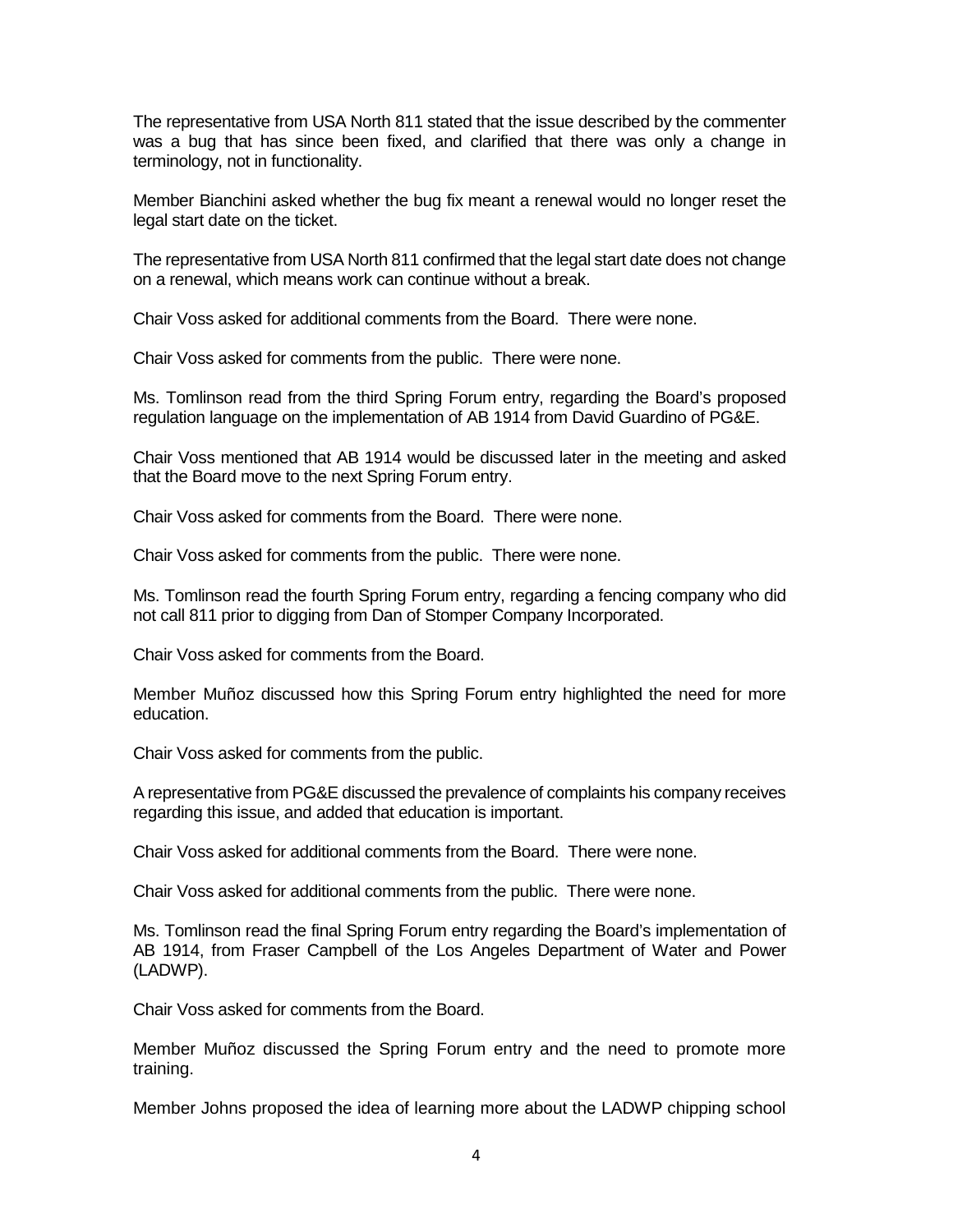mentioned in the Spring Forum entry.

Chair Voss asked for additional comments from the Board. There were none.

Chair Voss asked for comments from the public. There were none.

 for another date. There were none. Chair Voss asked if there were any issues the public would like the Board to consider

### **Agenda Item No. 4: Discussion on Select Preliminary Investigations**

 Chief of Investigations Jason Corsey presented a report on select preliminary began investigating, and the Board's direction to discuss preliminary investigations at future investigations, giving background on Board approval to begin investigations, the cases staff Board meetings.

 Special Investigator Michael Ehrgott presented the first preliminary investigation involving an unmarked utility. He detailed the facts of the case, and discussed staff takeaways and lessons learned.

 The Board, staff, and stakeholders discussed the investigation including inaccuracies in maps and drawings, peculiarities specific to excavation within railroad rights-of-way, potential impact of the design phase of projects, and the effects of multiple operators occupying a small area.

Chair Voss asked for additional comments from the Board. There were none.

Chair Voss asked for additional comments from the public. There were none.

 involving an underground utility hit. He detailed the facts of the case, and discussed staff Special Investigator Dennis Fenton presented the second preliminary investigation takeaways and lessons learned.

 center customer service representatives and the importance of investigators circling back to work with the one-call centers to improve as needed. They also discussed best practices Board members, staff and stakeholders discussed the potential for miscommunications when excavators calling in tickets are trying to describe the work location to the one-call for taking photographs of delineation and markings.

Chair Voss asked for additional comments from the Board. There were none.

Chair Voss asked for additional comments from the public. There were none.

(Meeting recessed at 10:51 a.m., and resumed at 11:13 a.m.)

Executive Officer Tony Marino discussed the investigations being presented to the Board, and the purpose of the information.

Special Investigator Jon Barkley presented the third preliminary investigation involving a damaged telephone line. He detailed the facts of the case, and discussed staff takeaways and lessons learned.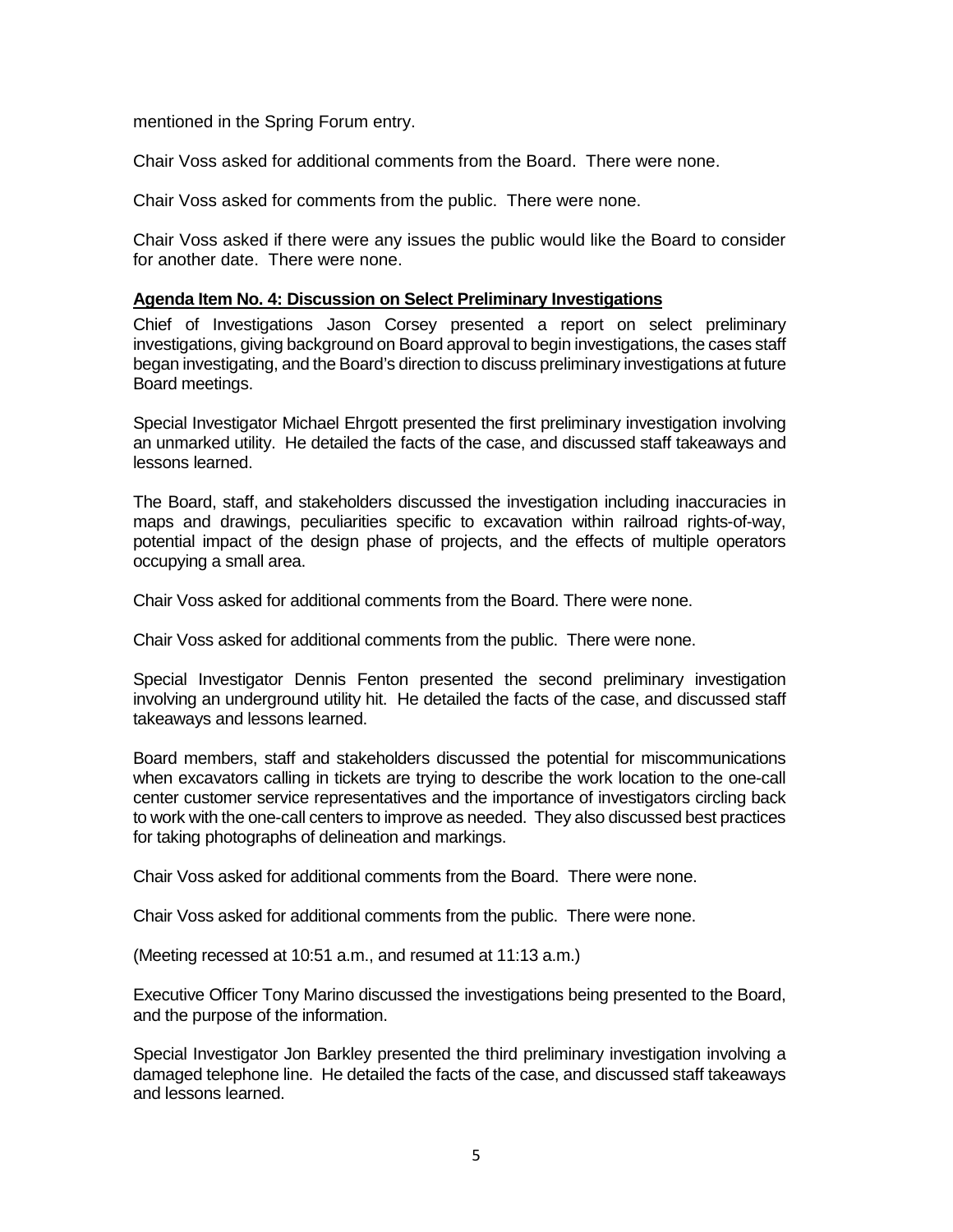Board members, staff and stakeholders discussed language barrier impacts that may arise when non-native speakers call into the one-call centers, and reviewed procedures for damage tickets. Staff confirmed that the Board has two Spanish speaking investigators.

Chair Voss asked for additional comments from the Board. There were none.

Chair Voss asked for additional comments from the public. There were none.

 events to build staff knowledge, and to continue investigating "No Ticket/No Response" reports. He also told the Board that staff will investigate any incidents of consequence as Chief Corsey presented the investigation plan to continue attending industry-related training they come up.

Chair Voss asked for comments from the Board. There were none.

Chair Voss asked for comments from the public. There were none.

### **Renewal Requirement and AB 1914 Implementation Agenda Item No. 5: Draft Regulations on Area of Continual Excavation Ticket**

Executive Officer Tony Marino discussed the timeline for the regulations, and suggested starting with the discussion on the Board's implementation of AB 1914.

Policy Analyst Jenni Reed presented her report on the proposed draft regulation language, and included background on the effort to implement AB 1914.

Mr. Marino presented section 4003 regarding contact information for operators of subsurface installations.

Chair Voss asked for comments from the Board.

 Member Johnson raised the question of whether there is a restriction in the one-call centers to only use a 10-digit phone number, and asked if the Board could change that.

Mr. Marino asked the one-call center representatives to speak to the restriction.

 A representative from DigAlert explained that the center can put extension numbers with phone numbers in their system.

 A representative from USA North 811 stated that both one-call centers have the same tickets, so his center can do the same things DigAlert can.

Member Muñoz asked Mr. Marino about operators changing their phone trees, and whether the requirements as written would give the Board what it needs to make operators update their contact information.

 Mr. Marino told the Board that the language as written required the operators to keep their contact information current.

Chair Voss asked for comments from the public.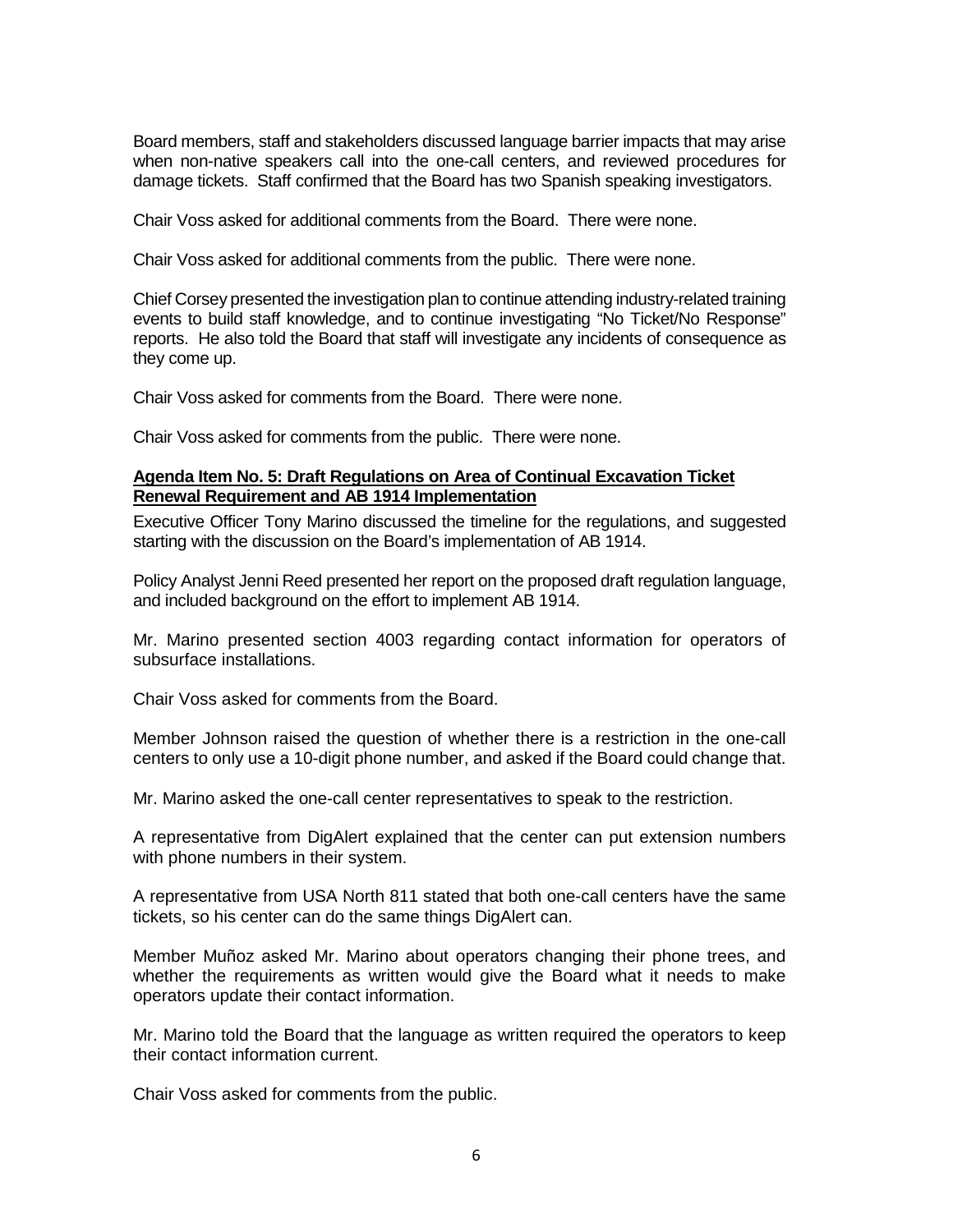compel the excavator or operator to give this information, and argued that the Board The representative of SSCA asked where in 4216 did the Board have the authority to does not have the authority to impose such a requirement.

 The representative from USA North 811 read from 4216(d), and argued in favor of the regulations considering that part of the law, wondering how parties can communicate without current contact information.

 A representative from PG&E asked whether the Board's intention was for operators to provide a single point of contact for the entire locate and mark.

 the operator should have the flexibility to determine their own method for finding the Mr. Marino asked the Board whether they felt it should be a single person, or whether right person, such as a phone tree.

Member Muñoz discussed the intent of the provision being to streamline effective communication.

 Member Charland discussed the process for locators to contact utilities, and how they rarely reach one person who knows everything about the system. He told the Board a point of contact who can direct the caller to the right person would work best for locators.

Member Bianchini discussed the intention of the proposed language is to allow the caller to reach a relevant point of contact, and to keep the information current.

 A representative from PG&E asked for clarification on whether the contact information being discussed was for the Board or the ticket.

 Member Bianchini clarified that the contact information is meant to be on the ticket, so the excavator easily knows who to contact, without having to run through numerous ineffective phone numbers.

 A representative from PG&E stated that the company keeps an updated list intentionally, which is something they could provide as needed. However, he expressed concern over the possibility of providing too much information on the ticket.

 damage, after hours, and anything else that would be relevant for the excavator. He expressed concern over providing direct contact information, because that could Member Johnson discussed that the Board is looking at contact information for vacuum, overwhelm personnel whose positions are not set up to handle a large volume of incoming calls from the field.

 Member Bianchini clarified that the Board is looking for the best operators can do, and the point is to improve communication between the parties.

 taking a vacation would mean their contact information is no longer valid, and whether a A representative from the CPUC asked for more clarification on whether a contact person time frame for updating the information should be added.

Vice Chair Arden responded that an individual taking vacation should not invalidate contact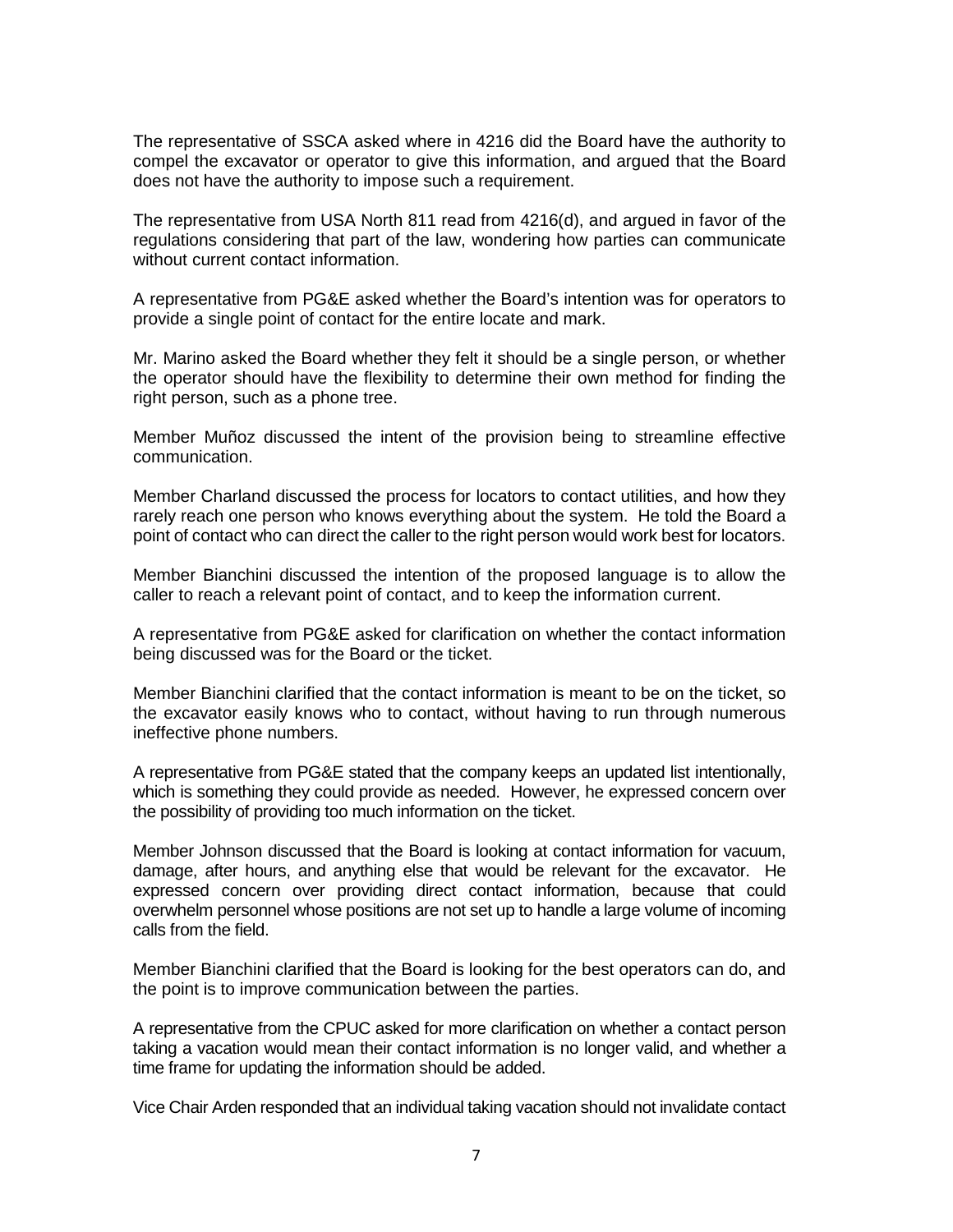information, and expressed her understanding that the Board has indicated that the language be revised to more clearly reflect that.

 A representative from LADWP stated that during regular business hours they have two desks which always have coverage to field calls, while off hours require an emergency number with limited access.

Chair Voss asked for additional comments from the Board. There were none.

Chair Voss asked for additional public comment. There were none.

(Meeting recessed at 12:10 p.m., and resumed at 1:34 p.m.)

 excavators. He read from the section, and asked whether representatives from the one-Mr. Marino introduced section 4401 regarding valid and current contact information for call centers would explain how their systems handle site contact information on the tickets.

A representative from DigAlert discussed the center's policy to ask excavators to provide a site contact for the ticket. She told the Board if that information gets updated, the update is sent out as an amendment to the operators.

 Member Johnson asked about situations where the foreman is unknown, like an emergency. He expressed concern about after-hours scenarios, where an operator needing information may require immediate access to a knowledgeable person.

(Vice Chair Arden and Members Charland and Munoz arrived at 1:45 p.m.)

Chair Voss asked for public comment.

 A representative of SCCA questioned the Board's authority to mandate the excavator contact information, expressed concern over the possibility that excavators might face enforcement actions for failing to provide an adequate site contact on the ticket, and requested that language be added explicitly stating that failure to fulfill this requirement would not trigger an enforcement action against an excavator.

Member Bianchini discussed the importance of both parties to provide relevant contact information.

 Vice Chair Arden asked the Board to consider incorporating some type of requirement pertaining to response time, so that a party trying to reach the excavator would get a quick response from a knowledgeable person.

 Member Johnson commented that the site contact should be a person who can speak to where the issue is to be addressed at that time of the situation.

Member Charland commented that, in his view, knowledge trumps responsiveness.

 supervisor, as the foreman is not necessarily selected at the time the ticket is called in. Member Bianchini stated that the knowledgeable person in his experience would be the

Chair Voss asked for additional comments from the Board. There was none.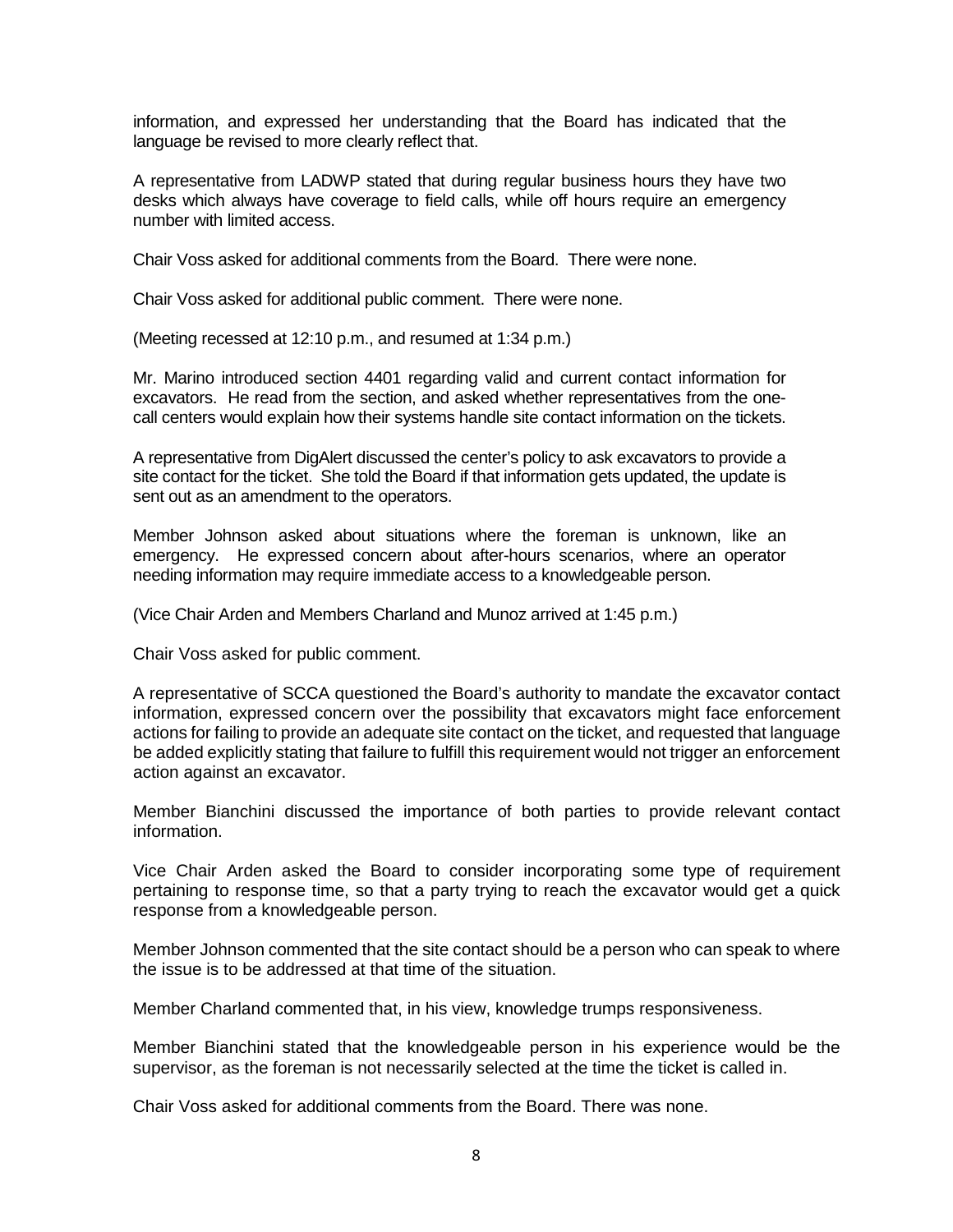Chair Voss asked for additional comments from the public. There were none.

 does not include a locate and field mark. He referenced relevant portions of 4216 which Mr. Marino introduced and read proposed Section 4500 regarding excavations around subsurface installations, and determining the tolerance zone when an operator's response illustrate that there currently is no definition for the tolerance zone when there is no field mark.

Chair Voss asked for Board comments.

 Member Bianchini commented that, if a mark is not provided, it is his practice to request a field meet.

Member Johnson observed that most cities provide paper maps and will not provide marks.

 Member Bianchini stated that, from an excavator standpoint, it's a question of risk create the tolerance zone, and for that reason any damage is on the operator. management, and that if the excavator needs to interpret maps alone, as an excavator he would put the operator on notice that they have refused to mark and thereby have refused to

 Member Johns agreed that without having a mark you can't have a tolerance zone, reiterating that the operator needs to mark if they want to protect their asset.

that the operator needs to mark if they want to protect their asset.<br>Member Charland commented that accurately reading a map is a skill which requires training and experience.

Chair Voss commented that there is value in empowering the excavator and giving them the option to determine the tolerance zone based on the information they've been given.

Member Johnson responded that if the tolerance zone can't be determined, an excavator cannot use power tools.

Member Johns commented that, in his view, power tools do not become an option until a tolerance zone is defined.

Chair Voss asked for public comment.

 A representative of LADWP commented that they would never have a locator reference only a map, rather their locators reference maps and use electronic devices to locate their facilities. The representative stated that this approach protects both the assets and the excavator.

A representative of USA North 811 commented that it is not uncommon for cities and some municipal agencies to refuse to provide field markings.

 to locate the item, adopting the proposed language would allow the contractor to interpret the A representative from Sprint commented that they are not in favor of adopting the proposed language, stating that if the intent is to get the contractor and the facility owner to work together location alone and dig.

Chair Voss asked for additional comments from the Board. There were none.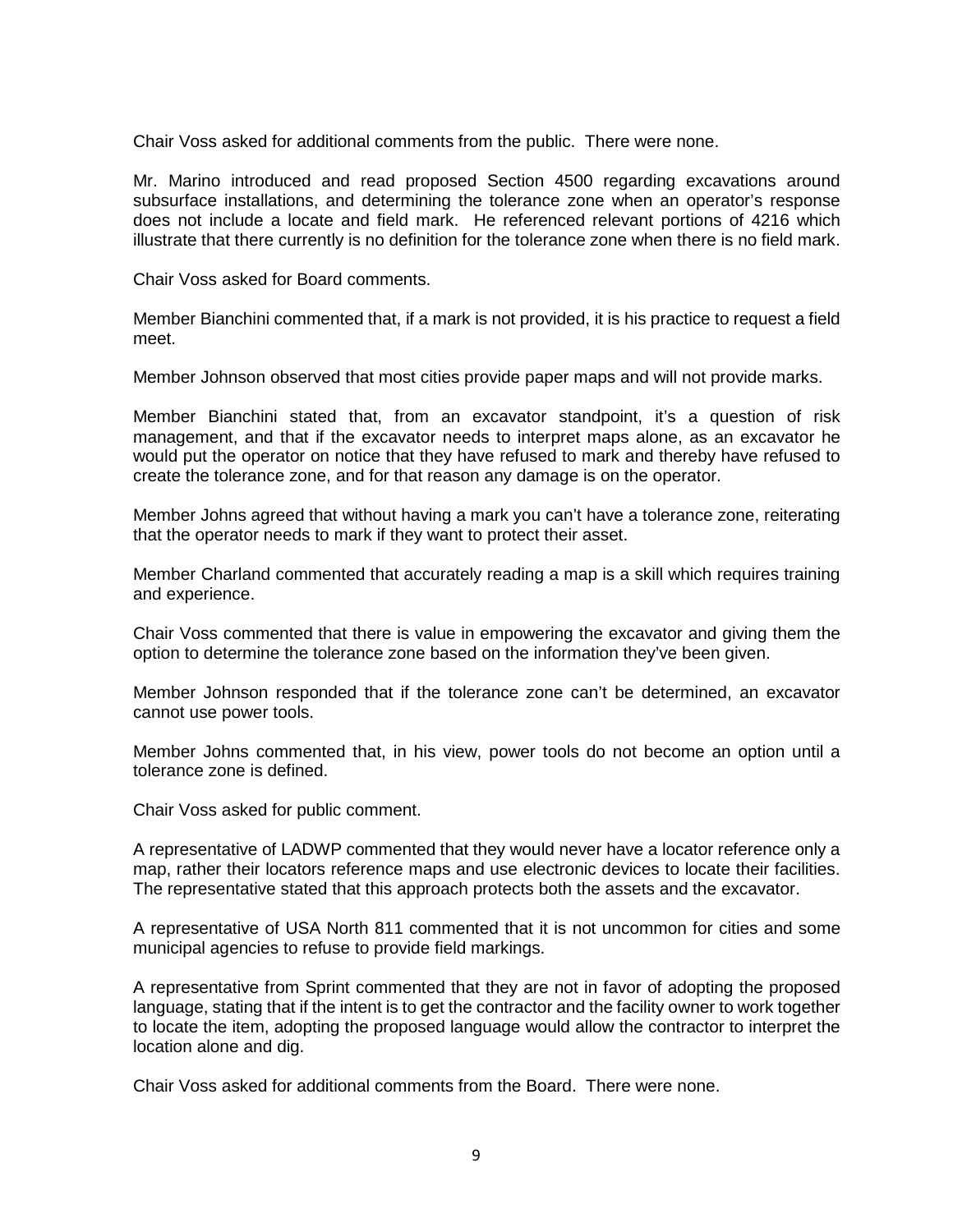Chair Voss asked for additional comments from the public. There were none.

(Meeting recessed at 3:11 p.m., and resumed at 3:32 p.m.)

 Mr. Marino introduced and read proposed Section 4501 regarding the use of equipment other than hand tools to determine the exact location of a subsurface installation.

 using the power tool option. Member Johnson commented that everything must be in place before an excavator can start

 work, then they can move to another tool. Member Charland commented that he wants excavators to hand dig first, and if that doesn't

 Member Bianchini suggested defining soil conditions as type A or B, as determined by the competent person on site.

Ms. Reed summarized considerations that arise when approaching a reference to soil typing for defining conditions of power tool use.

Member Johns cautioned against using the OSHA soil classifications, because they're used for shoring.

Vice Chair Arden asked how the soil type would be determined in the field, specifically who makes the determination.

Member Bianchini responded that every crew is required to have a competent person on site before they can dig, and part of the competent person's role is to determine and document the soil type, including reclassifying the soil if conditions change.

Member Muñoz commented that referencing the competent person would be preferable to referencing the soil classifications.

 A representative of West Valley Construction discussed his experience with soil classification in the field.

 that LADWP's interest in using the clay spades is mainly to get through slurry. A representative of LADWP discussed soil classification and how they classify it, also stating

 A representative from Sprint asked for confirmation that, under the proposed language, all the stated conditions would be required, but the indication of "orange category" facilities would preclude the use of anything other than hand tools.

Mr. Marino confirmed that is correct and that the option to use something beyond hand tools would only be under mutual agreement, as provided under proposed subdivision (c).

A representative of SCCA complemented the Board on the structure of the proposed regulation, expressing an opinion that the first part is neutral in not requiring mutual agreement and doesn't give an advantage one way or the other.

 Education and Outreach Officer Kerstin Tomlinson read a web comment from a representative of SoCalGas: "Why is section (c) needed? The only tool we heard in the workshop was the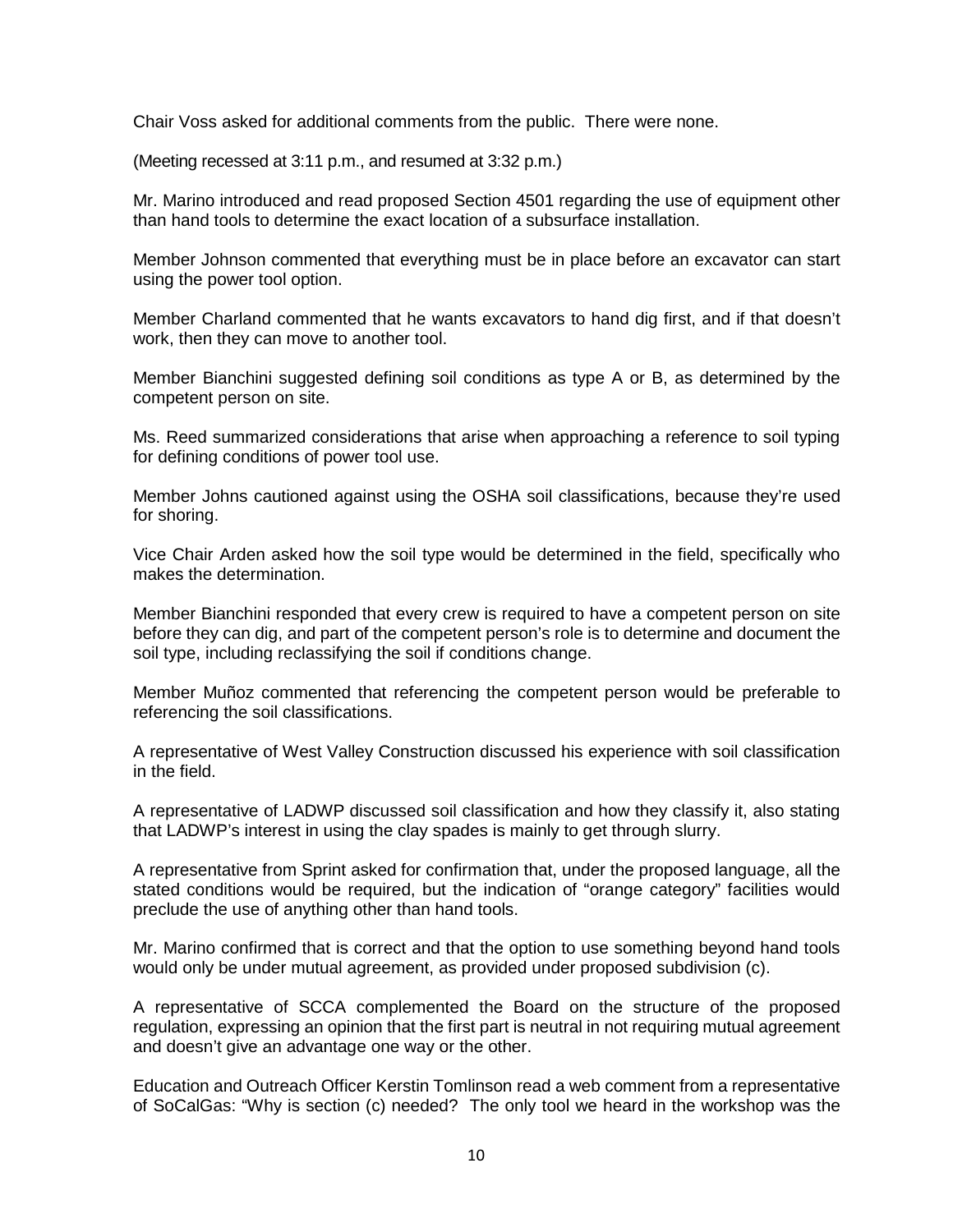thinking other power tools would be a possible option if they ask the operator... What other clay spade which would fall under section (b). Section (c) seems to lead the excavator into power tools would be a safe alternative?"

 operator to discuss options, adding that there are some restrictions. Mr. Marino responded that the intent was that if some other tool was needed, subdivision (c) could function as a kind of catch-all under which the excavator would need to contact the

 could be difficult for the Board to determine the facts of what was agreed to. Vice Chair Arden expressed concern that if facilities are damaged after a verbal agreement, it

 may safely take place. Member Johnson commented that, from an operator perspective, you want to have something in writing for the excavators' safety, as a record of how the operator believes the excavation

Chair Voss discussed paragraph five, then asked whether those present were ok with the use of the spade as described.

Member Bianchini commented that Policy Analyst Jenni Reed sourced the limits via tool research looking directly at the manufacturers' information.

Chair Voss asked for additional comments from the Board. There were none.

Chair Voss asked for additional comments from the public. There were none.

#### **Other Business**

None.

#### **Public Comment**

Chair Voss asked for comments from the public.

 Education and Outreach Officer Kerstin Tomlinson read a web comment from a was no USA Ticket? If so, how many investigations have been conducted?" representative of SoCalGas: "Have any investigations been conducted where there

Chief of Investigations Jason Corsey discussed the investigations staff have conducted.

Chair Voss asked for additional comments from the public. There were none.

#### **Adjournment**

Meeting adjourned at 4:54 p.m.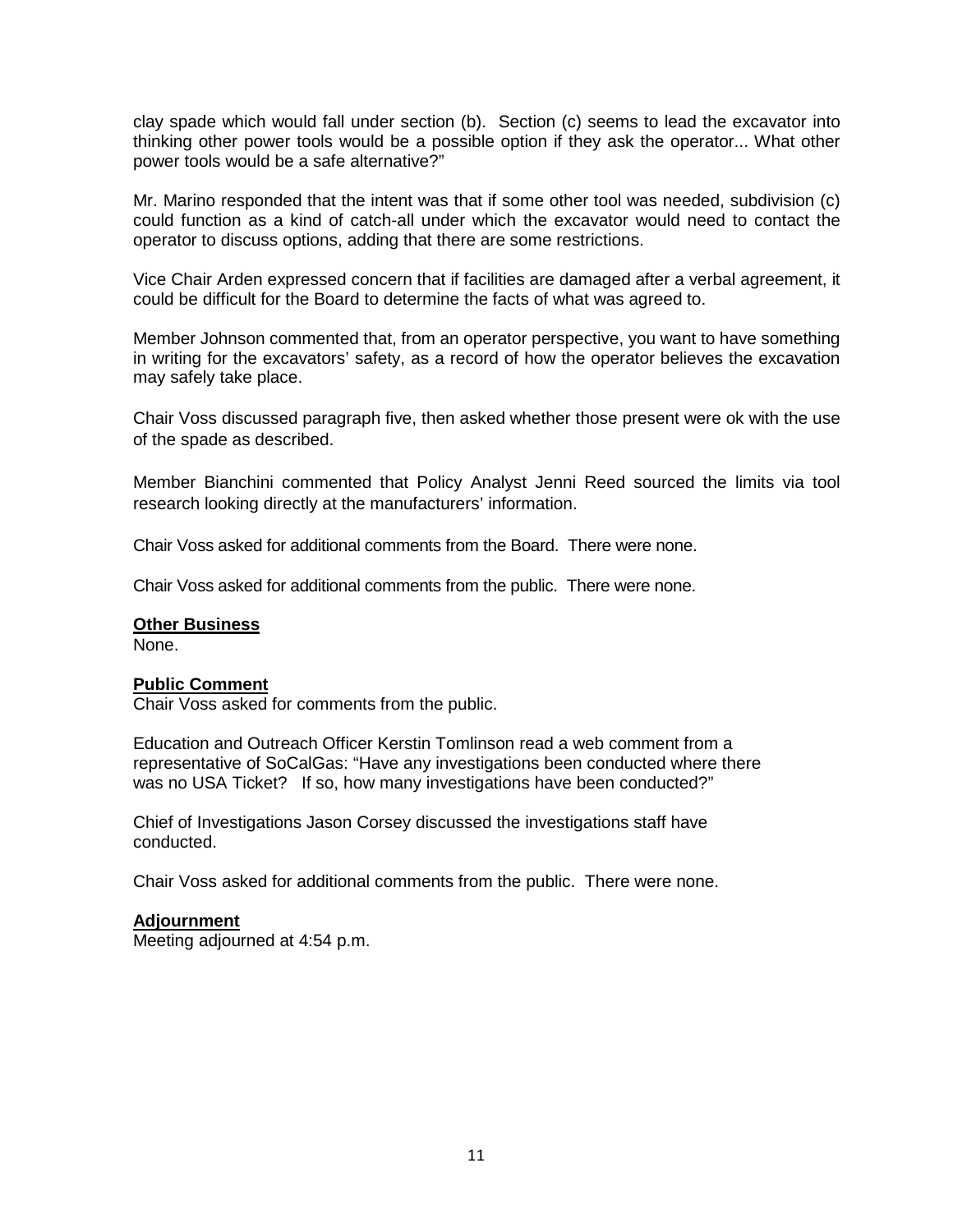### May 14, 2019 9:00 a.m.

\_\_\_\_\_\_\_\_\_\_\_\_\_\_\_\_\_\_\_\_\_\_\_\_\_\_\_\_\_\_\_\_\_\_\_\_\_\_\_\_\_\_\_\_\_\_\_\_\_\_\_\_\_\_\_\_\_\_\_\_\_\_\_\_\_\_\_\_\_\_

California Public Utilities Commission Auditorium 505 Van Ness Avenue San Francisco, CA 94102

### **MEETING MINUTES**

| <b>MEMBERS PRESENT:</b>      | Carl Voss, Chair<br>Jessica Arden, Vice Chair<br>Ron Bianchini<br>Bill Johns<br>Marshall Johnson                                                                                                                                                                                                                                                                                                                                                     |
|------------------------------|------------------------------------------------------------------------------------------------------------------------------------------------------------------------------------------------------------------------------------------------------------------------------------------------------------------------------------------------------------------------------------------------------------------------------------------------------|
| <b>BOARD MEMBERS ABSENT:</b> | Randy Charland<br>Marjorie Del Toro<br>Amparo Munoz                                                                                                                                                                                                                                                                                                                                                                                                  |
| <b>STAFF:</b>                | Tony Marino, Executive Officer<br>Brittny Branaman, Policy and Budget Manager<br>Jason Corsey, Chief of Investigations<br>Carla Newman, Supervising Investigator<br>Jon Barkley, Special Investigator<br>Michael Ehrgott, Special Investigator<br>Dennis Fenton, Special Investigator<br>Kerstin Tomlinson, Education and Outreach Officer<br>Jon Goergen, Research Specialist<br>Jenni Reed, Policy Analyst<br>Misty Catano, Administrative Analyst |

### **OPEN SESSION**

Chair Voss called the meeting to order at 9:02 a.m.

### **Agenda Item No. 6: Draft Regulations on Area of Continual Excavation Ticket Renewal Requirement and AB 1914 Implementation**

Research Specialist Jon Goergen presented a report on the Area of Continual Excavation (ACE) Ticket Renewal Requirement, giving background information on staff research into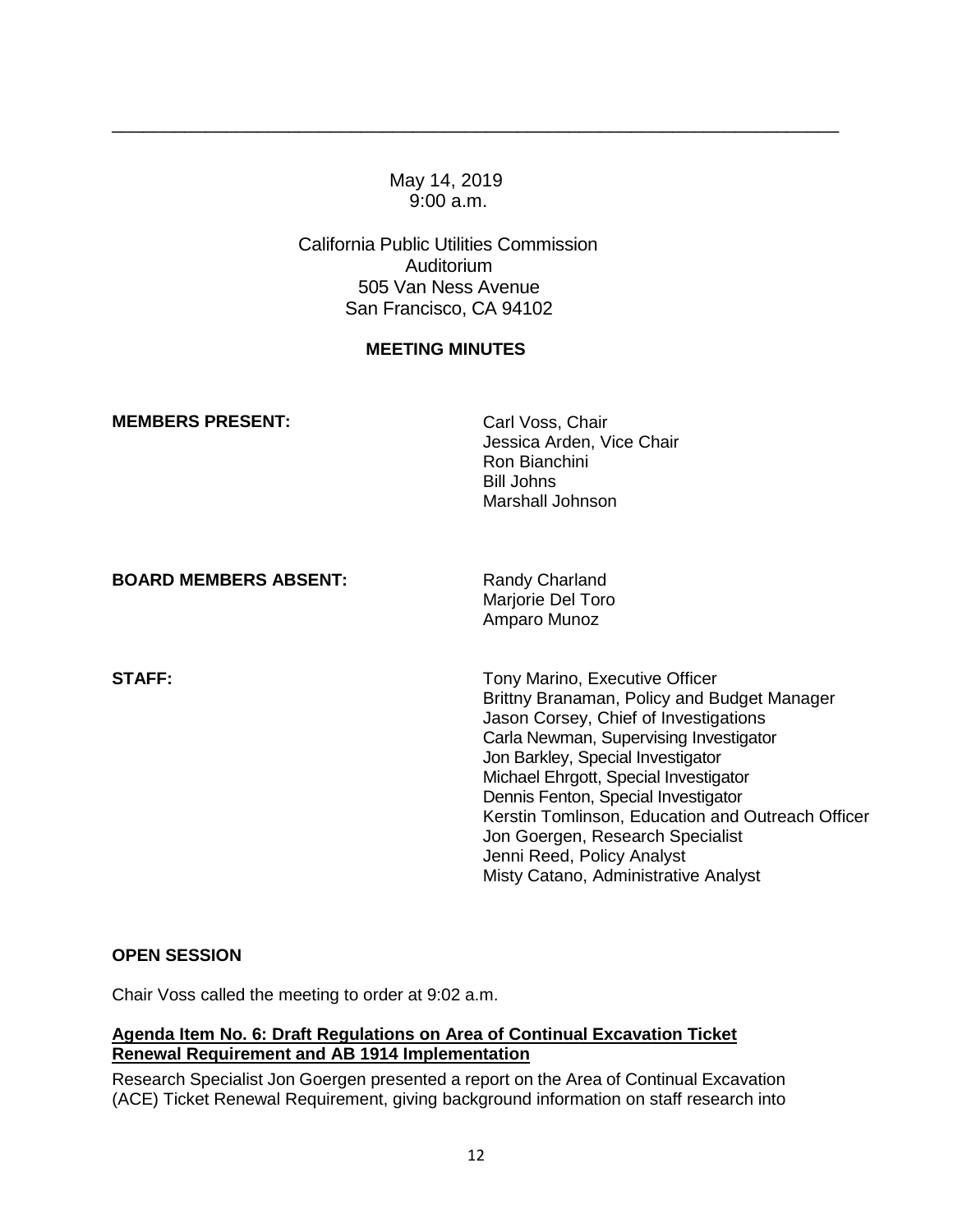ways to exempt agricultural and flood control facility excavators from the renewal requirements, and the low compliance rates among the agricultural community.

 the ACE Ticket renewal requirement, and read the draft text for section 4301 pertaining to Executive Officer Tony Marino gave an overview of the proposed regulation text regarding activities eligible for a continual excavation ticket.

Chair Voss asked for comments from the Board. There were none.

Chair Voss asked for comments from the public.

 Representatives from DigAlert, Shell Pipeline, and the California Public Utilities Commission (CPUC) discussed the importance of defining normal excavation activities for agricultural and flood control activities, and asked the Board to consider adding a definition.

 facilities is already covered in the regulation language the Board approved back in Chair Voss reminded the Board and stakeholders that situations involving high priority February. He told them the proposed regulation language being discussed today is for non-high priority facilities and land that has no facilities present.

 excavation activities, the issues with defining activities, and why the Board might want to Board members and staff discussed the idea of defining agricultural and flood control create standards instead of definitions.

Chair Voss asked for additional comments from the Board. There were none.

Chair Voss asked for additional comments from the public. There were none.

Mr. Marino discussed section 4305 of the proposed regulation language regarding the scope of a valid continual excavation ticket, and read the draft text.

 pertaining to a plan for non-high priority facilities, where the excavator records the plan, Board Members, staff, and stakeholders discussed the need to clarify the language what they are required to include and what is optional, and who must agree to the plan.

 Member Johns proposed the idea of using the Underground Service Alert (USA) Ticket as the platform for the farmer and flood control operator to record their area of continual excavation plan.

Chair Voss asked for additional comments from the Board. There were none.

Chair Voss asked for additional comments from the public. There were none.

 operator requirements in installing new subsurface installations in an area of continual Mr. Marino discussed section 4307 of the proposed regulation language regarding excavation, and read the draft text.

Chair Voss discussed his experience with easements and told the Board underground infrastructure isn't installed on agricultural land without the land owner's knowledge.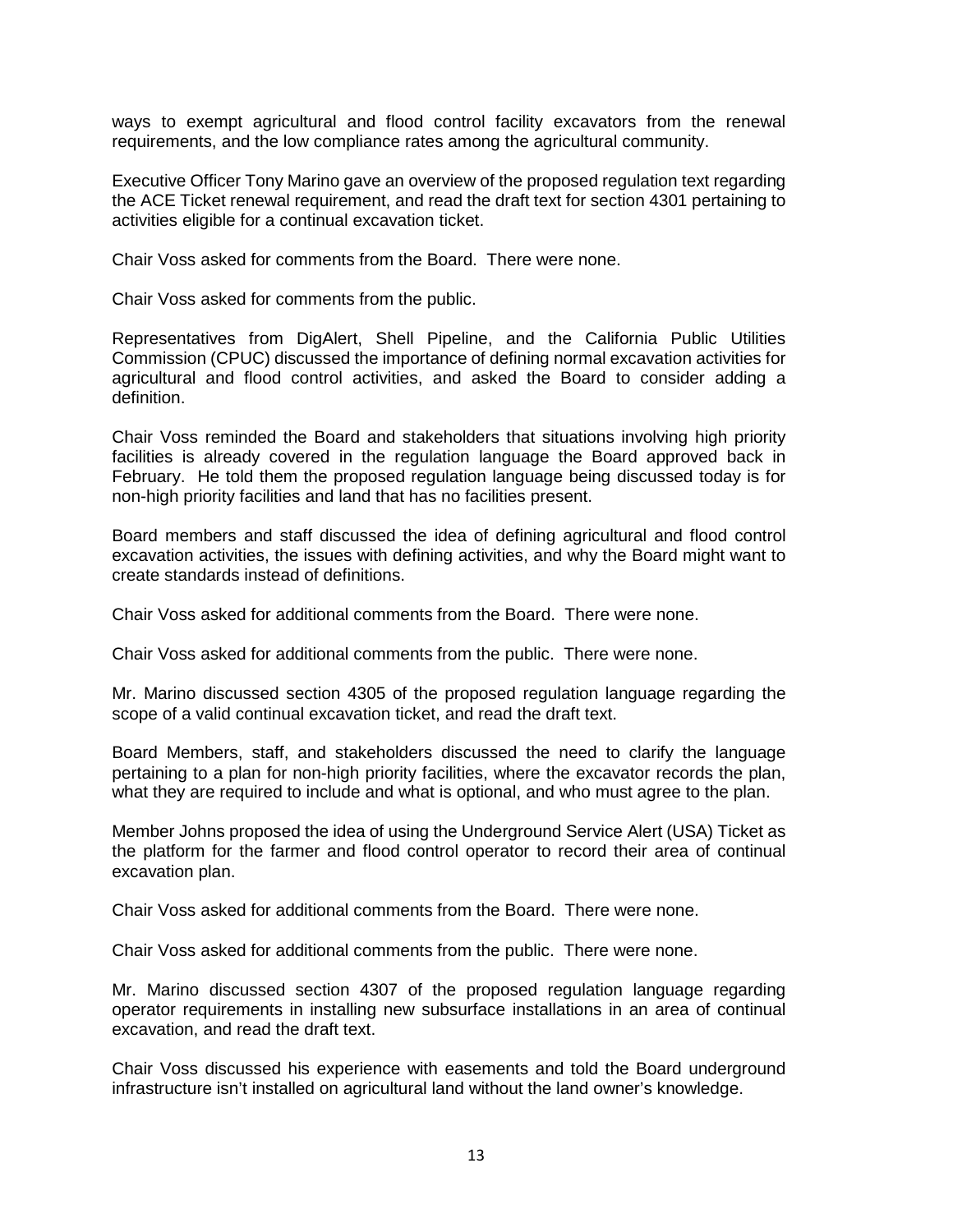Member Johnson agreed with Chair Voss, and discussed the steps taken to install underground infrastructure.

Member Bianchini proposed striking the section from the proposed regulation language.

Chair Voss asked for additional comments from the Board. There were none.

Chair Voss asked for comments from the public. There were none.

 continual excavation ticket renewal reminder notifications, and read from the draft text. Mr. Marino discussed section 4310 of the proposed regulation language regarding

Chair Voss asked for comments from the Board. There were none.

Chair Voss asked for comments from the public.

 spam. She recommended excavators sign up for the DigAlert app to get notifications A representative from DigAlert discussed her non-profit's notification system, and told the Board DigAlert cannot send out an email or SMS notification blast because it is considered about their tickets.

The Board asked whether USA North 811 had an app as well.

 The representative from USA North 811 told the Board his non-profit was in the process of creating an app that would be released soon.

 Vice Chair Arden voiced her support for the use of apps, but told the Board she would like the language to include future changes in technology.

Member Charland asked about renewal tickets, and the onsite meeting requirement for high priority facilities.

 meeting must happen in two days or at a mutually agreed upon time. He discussed the Mr. Marino clarified that for ACE Tickets, onsite meetings must occur once a year and that lack of clarity in cases where the ticket is renewed, and asked the Board to consider what they would like to do.

 ticket, if the farmer is just renewing the ticket. Member Johns proposed the idea of an onsite meeting occurring prior to the end of the

 of ACE renewal tickets, and different timeframes for when the onsite meeting must occur. The Board asked staff to consider the discussion and make a recommendation at the Board members, staff, and representatives from the one-call centers discussed the idea Board's next meeting.

Chair Voss asked for additional comments from the Board. There were none.

Chair Voss asked for additional comments from the public. There were none.

#### **Other Business**

None.